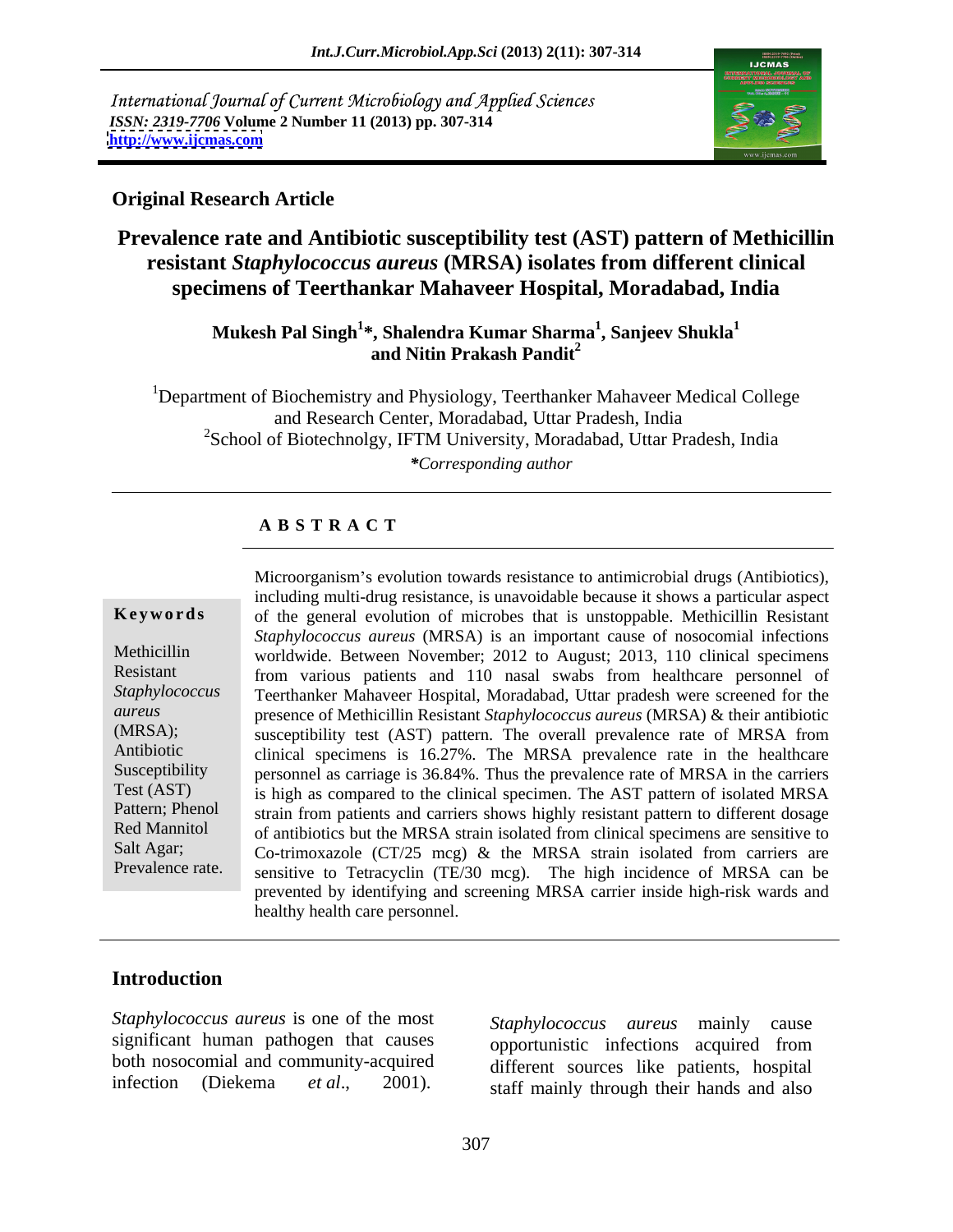from their normal flora. The common types of disease caused by *Staphylococcus*  members who remain persistently in *aureus* are various types of skin infections including; Staphylococcal Scalded Skin Syndrome (SSSS), Osteomyelitis, Materials and Methods Meningitis, Pneumonia, Septicemia, Gastroenteritis etc. Strains of S.aureus Study design that are resistant to methicillin (and oxacillin) have spread worldwide from the last four decades (Ambramson and Sexton,<br>and 110 nasal swab from healthcare 1992). Infection with MRSA strains, which are resistant to wide range of antibiotics, is associated with considerable morbidity and mortality (Capitano *et al.*,<br>2003; Cosgrove *et al.*, 2003). Infection masal swab For collection of nasal swab with MRSA is likely to be more severe and requires longer hospitalization. The spread of MRSA may indicate that recommended preventive strategies are either inadequate or improperly recessive contact the estimates. implemented (Jean-Christophe Lucet *et al.*, 2005). The incidence of methicillin swab resistant S.aureus (MRSA) in India ranges from 30-70% (Rajaduraipandi *et al*., 2006; Verma*et al*., 2000). *Staphylococcus*  Phenol Red Mannitol Salt Agar (a *aureus*, whether methicillin resistant (MRSA) or methicillin susceptible, *aureus*) by streaking & the specimens exhibits a propensity to asymptomatically colonize human hosts. Common anatomic locations of asymptomatic MRSA carriage include anterior nares, throat, groin region, perineal region, mammary folds, axilla, incubator, umbilicus and the sites where the skin integrity has been breached, such as **Isolation and Identification of** wounds (Evans *et al.*, 2008). The carrier rate of *Staphylococcus aureus* in the nasal canal among the healthy people range from 20-30%. From the healthy carriers among the hospital health care personnel, there are more chances of spreading from  $A_{\alpha\alpha\tau}$  to observe the B-hemolysis. The their hands, nose or throat by way of

evaluate the comparison of MRSA strains obtained by AST pattern from clinical

samples and healthy hospital staff contact with patients.

# **Materials and Methods**

# **Study design**

Total 110 clinical specimens from patients and 110 nasal swab from healthcare personnel were collected at Teerthanker Mahaveer Hospital, Moradabad, Uttar pradesh. Sterile dry cotton swab were used for the collection of pus specimen and nasal swab. For collection of nasal swab, the swabs were rubbed very well by rotating 5-7 times over the inner wall of ala and nasal septum and immediately processed for culture and isolation.

### **Culture of clinical specimen and nasal swab**

The specimens were cultured on the selective medium for *Staphylococcus*  collected in swabs were processed within one hour after collection as per the conventional techniques. The culture plate incubated at 37°C for 24-48 hours in incubator**.**

### **Isolation and Identification of** *Staphylococcus aureus*

touching, sneezing, talking, coughing etc.  $\frac{1}{\text{clusters and }\beta\text{-hemolysis were subjected to}}$ The present study is been conducted to<br>The present study is been conducted to the technique using undiluted and 1.6 Mannitol fermenting yellow colored colony is selected and subject to Gram stain and subcultured on the 5% Blood Agar to observe the  $\beta$ -hemolysis. The isolates showing gram-positive cocci in catalase and coagulase test by slide and test tube technique using undiluted and 1:6 diluted human plasma respectively.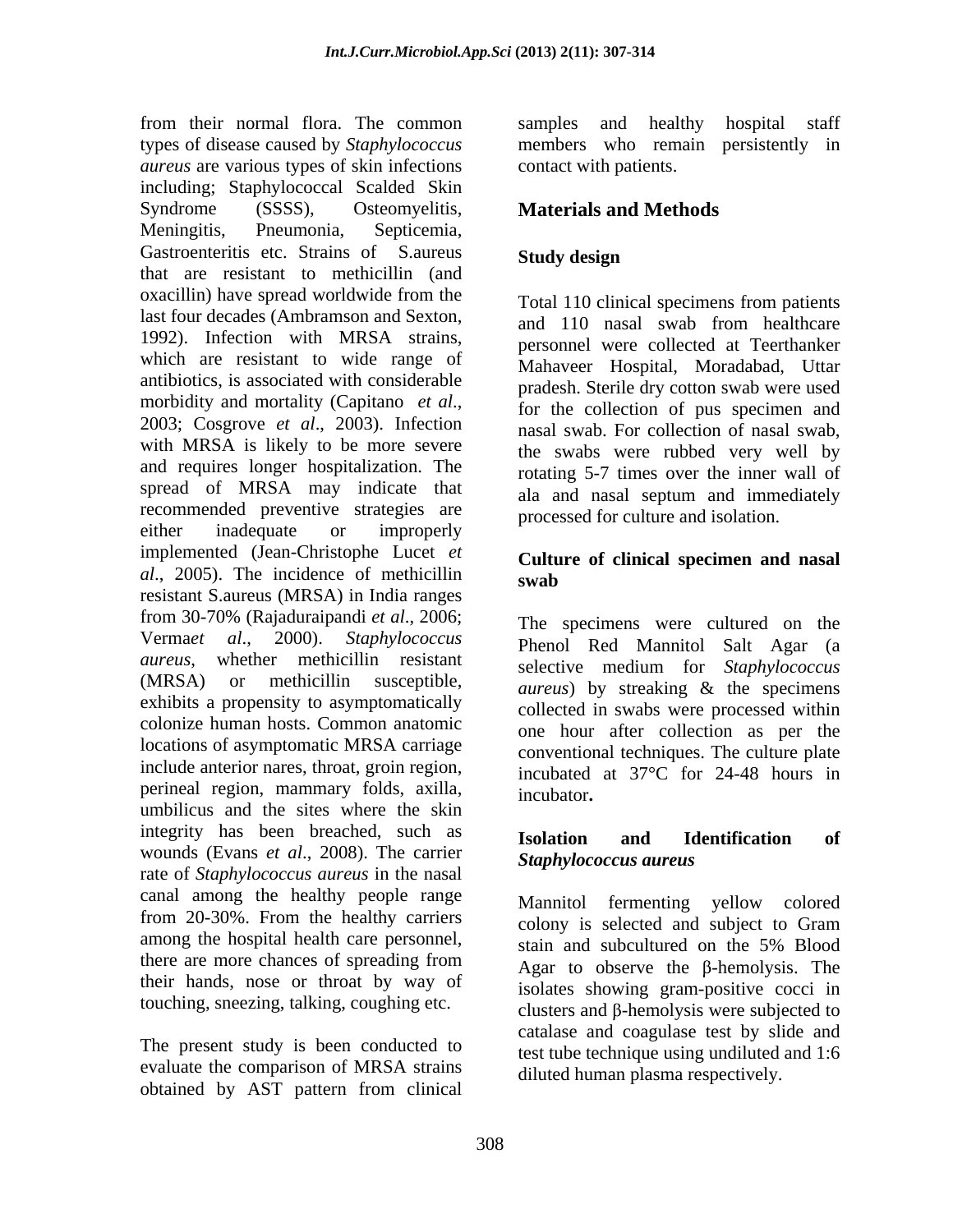A suspension equivalent to 0.5 Mac healthcare staff, 65 (59.09%) (Sigma-Aldrich). Plates were incubated from pus specimen is 12.90% while from overnight at 37°C. A growth indicates that blood specimen is 42.85% (Table-1). The

AST (Antibiotic susceptibility testing) patients and carriers shows highly pattern were studied by Kirby Bauer Disc resistance pattern. The MRSA strains diffusion techniques as per CLSI (Clinical isolated from clinical specimen are highly Laboratory Standards) Guidelines sensitive to Co-trimoxazole (CT/25 mcg) formerly National Committee for Clinical while the MRSA strains isolated from Laboratory Standards. The inoculums of carriers are highly sensitive to the isolates equivalent to 0.5 Mc Farlands unit were swabbed onto the Muller-Hinton Agar Plate and then the antibiotic disc For the past 50 years, S. aureus has been a were placed on it and incubated overnight dynamic human pathogen that has gained at 37°C. The zone of inhibition is the deepest respect of clinician since the interpreted acording to CLSI Guidelines. report of MRSA infection in US at a The antibiotics used for testing were Boston city hospital in 1961. Since, then Penicillin (PG/10mcg), Amoxicilin MRSA has become wide spread all over (AX/10mcg), Amoxicilin-clavulinicacid the world (Anupurba et al., 2003; (AC/10mcg), Co-trimoxazole Fernandez *et al*., 2005). The incidence of (CT/25mcg), Cephalexin (CP/25mcg), Methicillin resistant S. aureus (MRSA) in<br>Cefazolin (CF/30mcg) , Cefuroxime India ranges from 30-70%. Anila A. (CR/30mcg), Erythromycin (ER/15mcg), Chloramphenicol (CK/30mcg), MRSA of about 34% in clinical specimen Iprofloxacin (CI/5mcg), Ofloxacin (Anila). Prevalence rate of MRSA in (OF/5mcg), Piperacillin (PC/100mcg), Eastern U.P. and AIIMS in New Delhi is Azithromycin (AZ/15mcg), Tetracycline 54.85% and 44% respectively (Anupurba (TE/30mcg), Methicillin (ME/1mcg), *et al*., 2003; Arti Tyagi *et al*., 2008). My

isolated. Among which 43 (91.49%) were

**Screen test for MRSA** S.aureus and 7 (16.27%) MRSA strains Farland was prepared from each strain. A Staphylococcus spp. was obtained. Out of swab was dipped and streaked over an area which 19 (29.23%) were S. aureus and the of approximately 2x2.5 Cm. on the surface prevalence rate of MRSA strains from of a Mueller-Hinton agar supplemented nasal swabs of carriers were 7 (36.84%) with 4% NaCl and 6 mcg/ml Methicillin (Table-3). The prevalence rate of MRSA the strain is methicillin resistant. prevalence rate of MRSA in carriers were **Sensitivity to other antibiotics** Doctors (50%) (Table-2). The resistivity were isolated. From 110 nasal swabs of healthcare staff, 65 (59.09%) from pus specimen is 12.90% while from blood specimen is 42.85% (Table-1). The high in nurses (71.42%) followed by pattern of the isolated MRSA strains from patients and carriers shows highly while the MRSA strains isolated from carriers are highly sensitive to Tetracycline (TE/30 mcg) (Table-4).

Methicillin (ME/5mcg). result shows the prevalence rate of MRSA **Result and Discussion** Uttar pradesh. The anterior nares are Out of 110 clinical specimens, 47 and approximately 30% of healthy people (42.73%) Staphylococcus spp. was carry the bacteria in the anterior nares the world (Anupurba *et al*., 2003; Methicillin resistant S. aureus (MRSA) in India ranges from 30-70%. Anila A. Mathew has reported a prevalence rate of MRSA of about 34% in clinical specimen is about 16.27% in Moradabad District, considered to be primary colonization site (Peter Nilsson and Torvald Ripa,2006).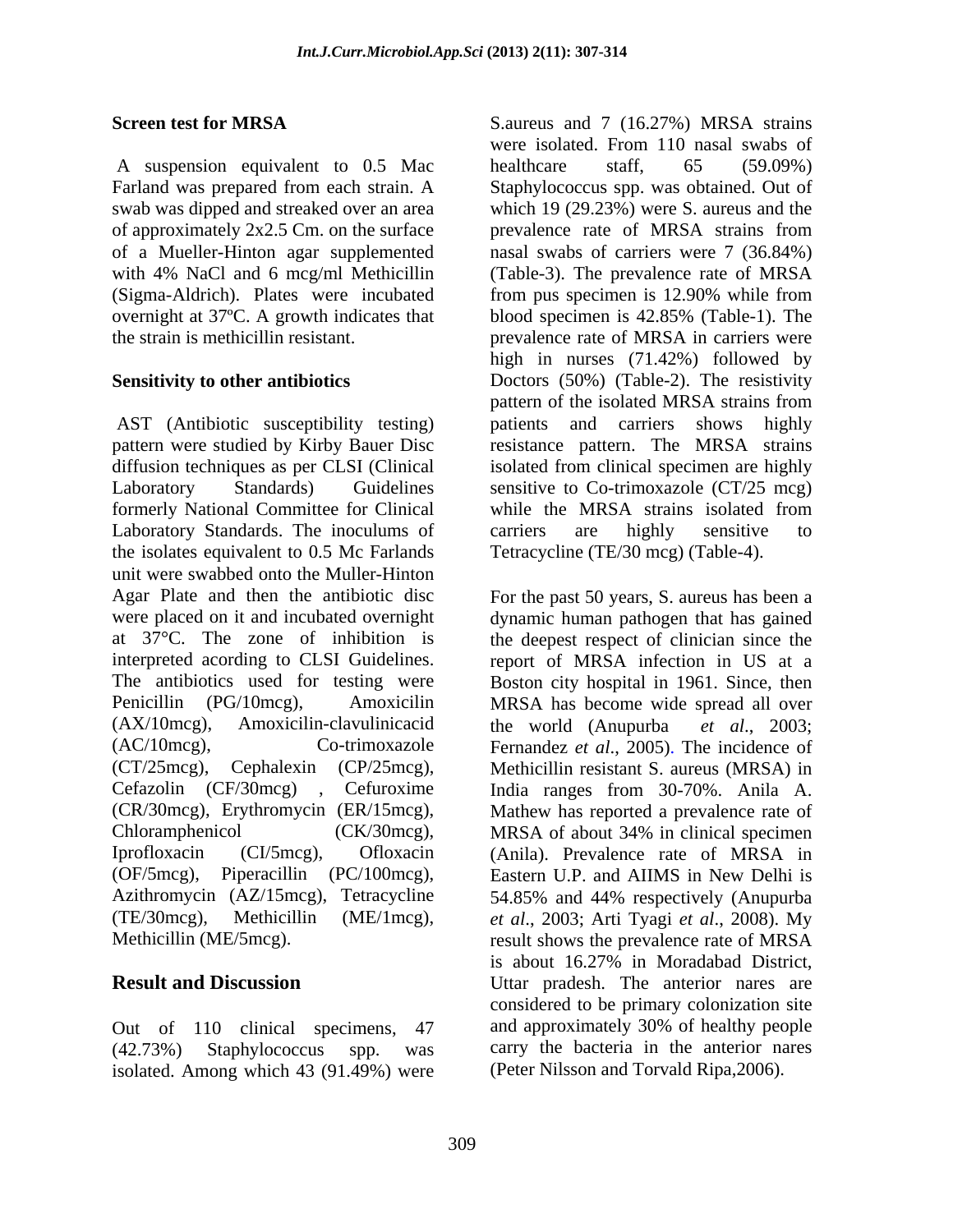| Sample                      | Total no. of<br>specimen<br>$(n=110)$ | <b>Staphylococcus</b><br><b>Spp.</b> $(n=47)$ | <i>S. aureus</i><br>$(n=43)$ | <b>MRSA</b><br>$(n=7)$ |
|-----------------------------|---------------------------------------|-----------------------------------------------|------------------------------|------------------------|
| Pus                         | 43                                    | 33/43 (76.74%)                                | 31/33 (93.93%)               | 04/31                  |
| <b>Blood</b>                | 12                                    | 07/12(58.33%)                                 | 07/07 (100%)                 | $(12.90\%)$<br>03/07   |
|                             |                                       |                                               |                              | $(42.85\%)$            |
| Urine                       | 32                                    | $01/32(3.12\%)$                               | $0/01(0\%)$                  |                        |
| Stool                       | 04                                    | 01/04 (25%)                                   | $01/01(100\%)$               |                        |
| Wound Swab                  | 12                                    | 04/12 (33.33%)                                | 03/04 (75%)                  |                        |
| Sputum                      | 03                                    | $0/03(0\%)$                                   | $0/0$ (0%)                   |                        |
|                             | 02                                    | $01/02(50\%)$                                 | $01/01(100\%)$               |                        |
| Vaginal Swab<br>Throat Swab | 02                                    | $0/02(0\%)$                                   | $0(0\%)$                     |                        |

| Table.1<br>ce rate of Methicillin Resistant Staphylococcus aureus (MRSA) :<br><b>1</b> Prevalence.<br>) from |  |
|--------------------------------------------------------------------------------------------------------------|--|
| 2.7044<br>climical specimens<br>urious -                                                                     |  |

**Table.2** Prevalence rate of MRSA from nasal swabs of healthy hospital staff members

| <b>Personals</b> | Total no. of     | Staphylococcal spp. | S. aureus      | <b>MRSA</b>   |
|------------------|------------------|---------------------|----------------|---------------|
|                  | sample $(n=110)$ | $(n=65)$            | $(n=19)$       | $(n=7)$       |
| Doctor           | 10.              | 14/18 (77.77%)      | 04/14          | $02/04(50\%)$ |
|                  |                  |                     | (28.57%)       |               |
| <b>Nurses</b>    |                  | $17/27(62.96\%)$    | 07/12          | 05/07         |
|                  |                  |                     | (58.33%)       | (71.42%)      |
| Receptionist     | U4               | 02/04(50%)          | 01/02(50%)     |               |
| Visitors         | U4               | 02/04 (50%)         | $02/02(100\%)$ |               |
| Ward Boy         | U4               | 01/04(25%)          | $0/01(0\%)$    |               |
| Sweeper          |                  | 12/26 (46.15%)      | 03/08 (37.5%)  |               |
| Lab-technician   |                  | $17/27(62.96\%)$    | 02/12          |               |
|                  |                  |                     | $(16.66\%)$    |               |

**Table.3** Overall prevalence rate of Methicillin Resistant *Staphylococcus aureus* (MRSA) from clinical specimens and nasal swabs of healthy staff members as carrier

|                | $\Box$   Clinical Specimens   $\Box$ | Nasal Swabs of carriers |  |
|----------------|--------------------------------------|-------------------------|--|
| Micro-organism | Total $(n=110)$                      | Total $(n=110)$         |  |
| Staphylococcal | 47/110(42.73%)                       | 65/110(59.09%)          |  |
| species        |                                      |                         |  |
| Staphylococcus | 143/47(91.49%)                       | 19/65 (29.23%)          |  |
| aureus         |                                      |                         |  |
| <b>MRSA</b>    | 07/43 (16.27%)                       | $07/17(36.84\%)$        |  |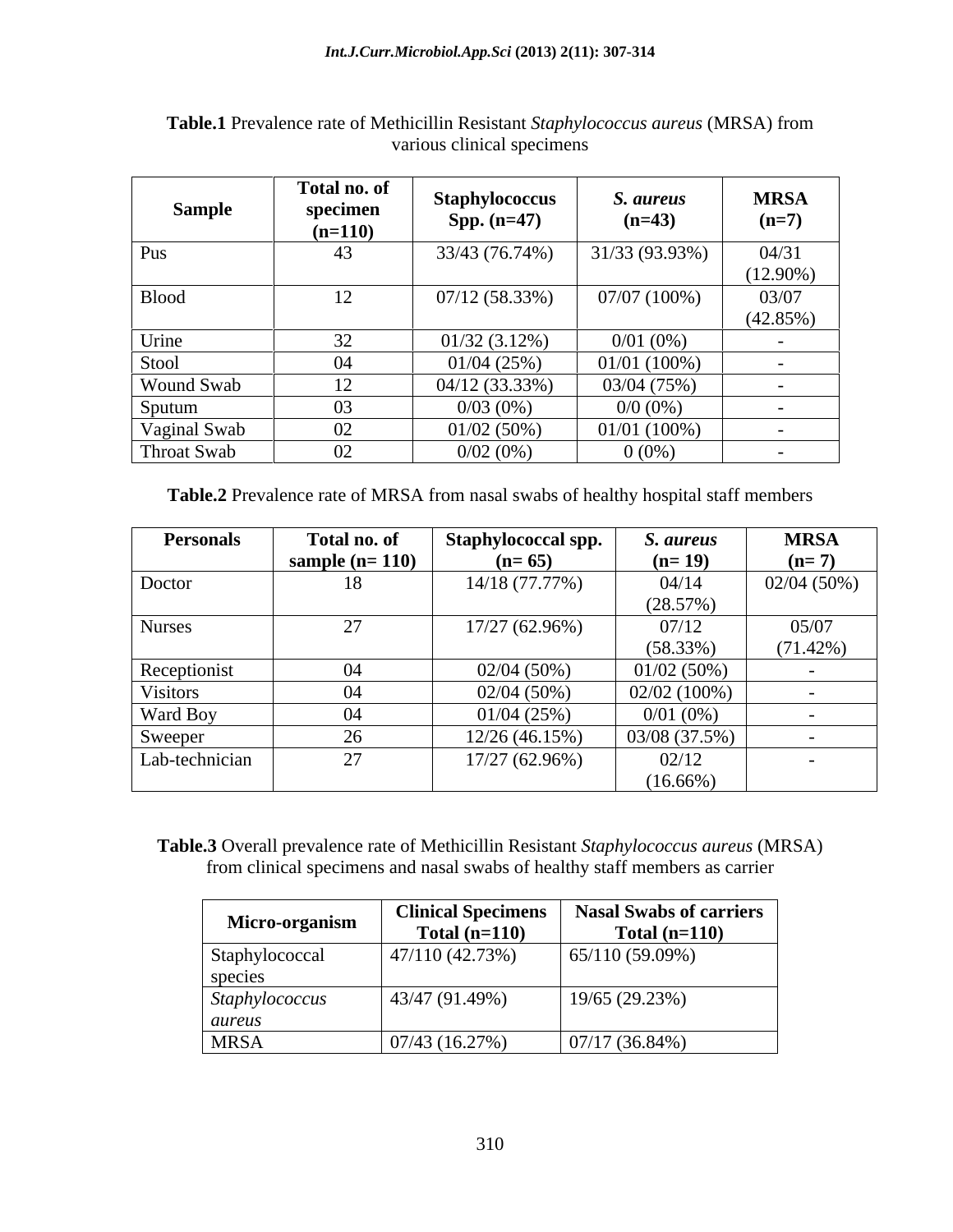| Antibiotic                               | <b>Resistivity pattern</b><br>of MRSA from<br>clinical specimen | <b>Resistivity pattern</b><br>from carrier |
|------------------------------------------|-----------------------------------------------------------------|--------------------------------------------|
| Penicillin (PG/10mcg)                    | 100%                                                            | 100%                                       |
| Amoxicillin (AX/10mcg)                   | 100%                                                            | 100%                                       |
| Anoxicillin-Clavulanic acid<br>(AC/10mg) | 100%                                                            | 100%                                       |
| Co-trimoxazole (CT/25mcg)*               | 57.14%                                                          | 80%                                        |
| Cephalexin (CP/30mcg)                    | 100%                                                            | 100%                                       |
| Cefazolin (CF/30mcg)                     | 100%                                                            | 100%                                       |
| Cefuroxime (CR/30mcg)                    | 85.71%                                                          | 100%                                       |
| Erythromycin (ER/15mcg)                  | 85.71%                                                          | 40%                                        |
| Chloramphenicol<br>$\vert$ (CK/30mcg)    | 85.71%                                                          | 60%                                        |
| Ciprofloxacin (Cl/5mcg)                  | 100%                                                            | 80%                                        |
| Ofloxacin (OF/5mcg)                      | 100%                                                            | 100%                                       |
| Piperacillin (PC/100mcg)                 | 100%                                                            | 100%                                       |
| Azithromycin (AZ/15mcg)                  | 85.71%                                                          | 40%                                        |
| Tetracyclin (TE/30mcg)*                  | 71.42%                                                          | 20%                                        |
| Methicillin (ME/1mcg)                    | 100%                                                            | 100%                                       |
| Methicillin (ME/5mcg)                    | 100%                                                            | 100%                                       |

**Table.4** Antibiotic Sensitive Test (AST) pattern of MRSA strains of clinical specimens and carriers

### \*: Highly sensitive

This nasal carriage can be a potential source of Staphylococcus aureus prevalence rate of MRSA is 31.1% in Bacteremia (Christof *et al.*, 2001). Nasal clinical specimens and 37.9% MRSA in (2006). His results shows overall, 52 S. specimen (Jean-Christophe Lucet et al., aureus isolates encompassing 47 MRSA 2005). My result shows 36.84% MRSA (Rezvan Moniri, *et al*., 2009). In our current study, frequency of Staphylococcal species, S. aureus and MRSA is 59.09%, Maximum isolation of MRSA was from 29.23% and 36.84% respectively which is pus , reported by Tiwari *et al* and also by

swabs were found to be colonized with at carriers respectively; by Rajaduraipandi *et*  least one staphylococcal species in 92.8% al. (2006). MRSA carriage is far more of the cases reported by Karsten Becker prevalent than MRSA-positive clinical and 5 (9.61%) MRSA isolates. Rezvan isolates from carriage and 16.27% from Moniri has presented the prevalence rate clinical specimen. Thus my study also of MRSA in nasal carriage as 52.6% and carrier subjects were determined. The prevalence rate of MRSA is 31.1% in clinical specimens and 37.9% MRSA in *al.* (2006). MRSA carriage is far more specimen (Jean-Christophe Lucet *et al*., 2005). My result shows 36.84% MRSA shows high prevalence rate of MRSA in carriers compared to clinical specimen.

nearly analogous to Rezvan's study. S. Anupurba (Anupurba *et al.*, 2003; Hare Krishna Tiwari et al., 2009). As high as<br>The prevalence rate of various MRSA 35.7% of MRSA strains were obtained isolates obtained from different clinical from throat swabs and 33.6% of strains Maximum isolation of MRSA was from Krishna Tiwari et al., 2009). As high as 35.7% of MRSA strains were obtained from throat swabs and 33.6% of strains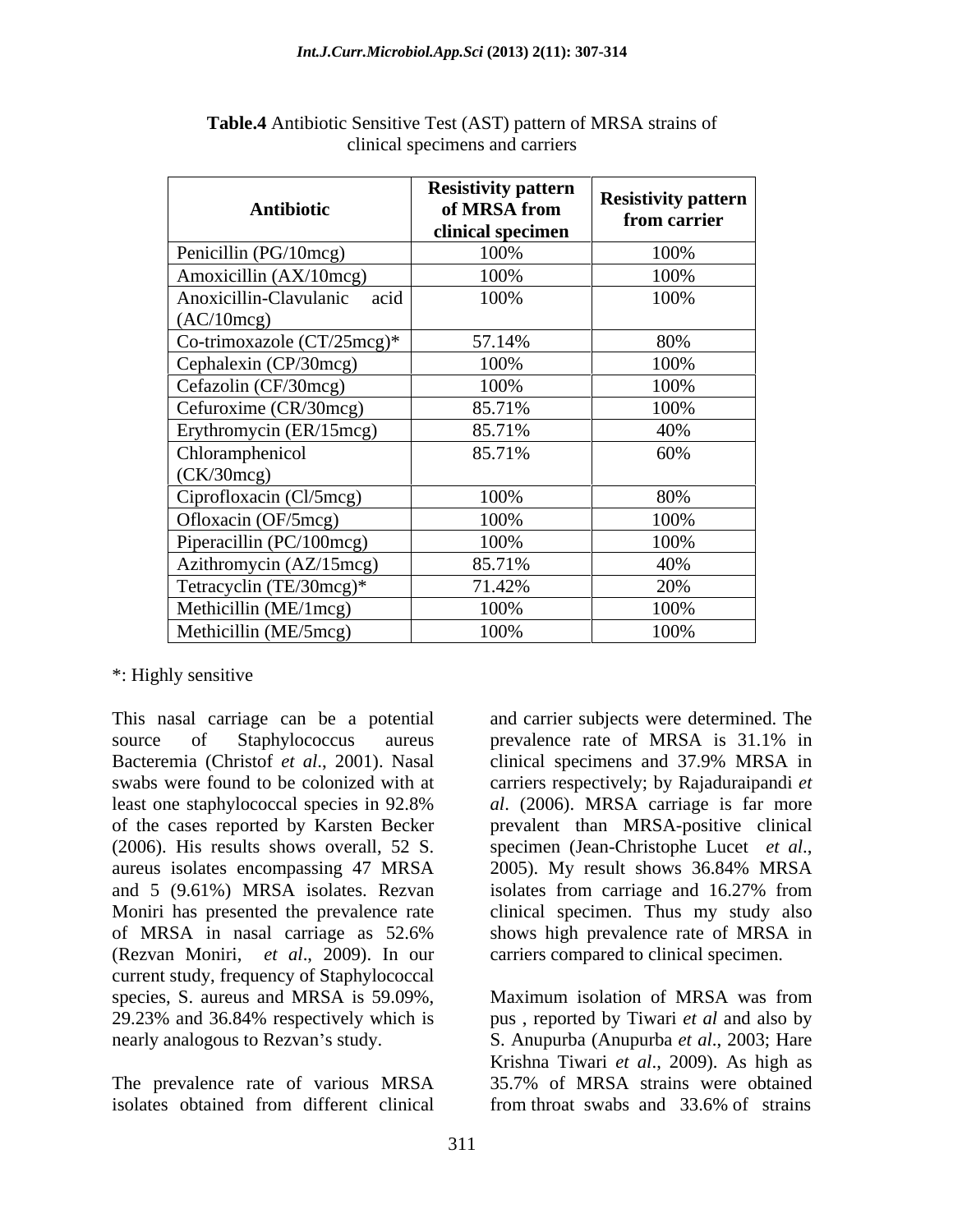were obtained from pus among clinical **References** isolates, reported by Rajaduraipandi *et al*. (2006). Similar observation was made by Ambramson, M.A., and Sexton, D.J. 1992. Mehta, who in his study on control of MRSA in a tertiary care center, had reported an isolation rate of 33% from pus Staphylococcus aureus primary and wound swabs (Mehta *et al.*, 1998). bacteremia: at what costs? Infect<br>However, Qureshi from Pakistan reported Control Hosp Epidemiol. 20: 408-11. a high isolation rate of up to 83% MRSA Anbumani, N., Kalvani and Mallika from pus (Qureshi *et al.*, 2004). In our study maximum isolates of MRSA is found from blood specimen compared to pus specimen which co-relates with the South India. Indian Journal of study of Anbumani N. at Chennai (Anbumani *et al*., 2006).

The highest level of resistance of S. aureus strain has been observed with penicillin (100%), amoxicillin (91.9%) and methicillin resistant *S.aureus*. Indian Cefalexin (55.5%), which is in accordance with the reports of Tiwari *et al.* (2009). Anupurba, S., Sen MR, Nath G, Sharma<br>The level of resistance observed in reports BM, Gulati AK, Mohapatra TM *et al.* of Nwankwo EOK as Amoxycillin clavulinic acid (51%), Ciprofloxacin (36%) and Oxacillin (10%) (Nwankwo *et al*., 2010). Our result also showed the highest level of resistance pattern Arti Tyagi, Arti Kapil, Padma Singh. compared to other studies i.e. Penicillin 2008. Incidence of Methicillin  $(100 \t 96)$ , Amoxicillin  $(100\%)$ , Resistant Staphylococcus Amoxycillin-clavulinic acid (100%), *aureus*(MRSA) in Pus Samples at a Ciprofloxacin (100%) and Cefalexin tertiary Care Hospital, AIIMS, New (100%), Methicillin (100%).

This work was jointly supported by managing methicillin-resistant Department of Biochemistry and Staphylococcus aureus in a long term Microbiology, Teerthanker Mahaveer care facility. J Am Geriatr Soc. 51: 10-Medical College & Research Centre, sincere thanks to Mr. Suresh Jain, M.D., Konstanze Machka, Holger University, Moradabad, Uttar Pradesh, for his constant support and encouragement

# **References**

- Nosocomial methicillin-resistant and methicillin -susceptible *Staphylococcus aureus* primary bacteremia: at what costs? Infect Control Hosp Epidemiol. 20: 408-11.
- Anbumani, N., Kalyani and Mallika M.2006. Prevalence of Methicllin- Resistant *Staphylococcusn aureus* in aTertiary Refferal Hospital in Chennai, South India. Indian Journal of Practising Doctors. 2006-08-2006-09;  $3(4)$ .
- Anila, A., Mathews, Marina Thomas, B. Appalaraju, J. Jaylakshmi. Evaluation and comparison of test to detect J.Pathol. Microbiol. 53(1).
- Anupurba, S., Sen MR, Nath G, Sharma BM, Gulati AK, Mohapatra TM *et al*. 2003. Prevalence of MRSA at <sup>a</sup> teritery care Referral hospital in East Uttar Pradesh. Indian J. Med. Microbiol. 21:49-51.
- 2008. Incidence of Methicillin Resistant *Staphylococcus*  tertiary Care Hospital, AIIMS, New J. Indian Academy. Clinical Medi. 9(1): 33-5.
- **Acknowledgement**  Capitano B, Leshem OA, Nightingale CH, Nicolau DP. 2003. Cost effect of managing methicillin-resistant *Staphylococcus aureus* in a long term care facility. J Am Geriatr Soc. 51: 10- 6.
- Moradabad. The authors wish to record his Christof Von Hiff, M.D.,Karsten Becker, Chancellor, Teerthanker Mahaveer Stammer, and George Peters, M.D. M.D.,Konstanze Machka,, Holger 2001. Nasal Carriage as a Source of Bacteremia. NEJM. 344: 11-16.
- during the course of this study. Cosgrove, S.E, Sakoulas G, Perencevich EN *et al*. 2003. Comparison of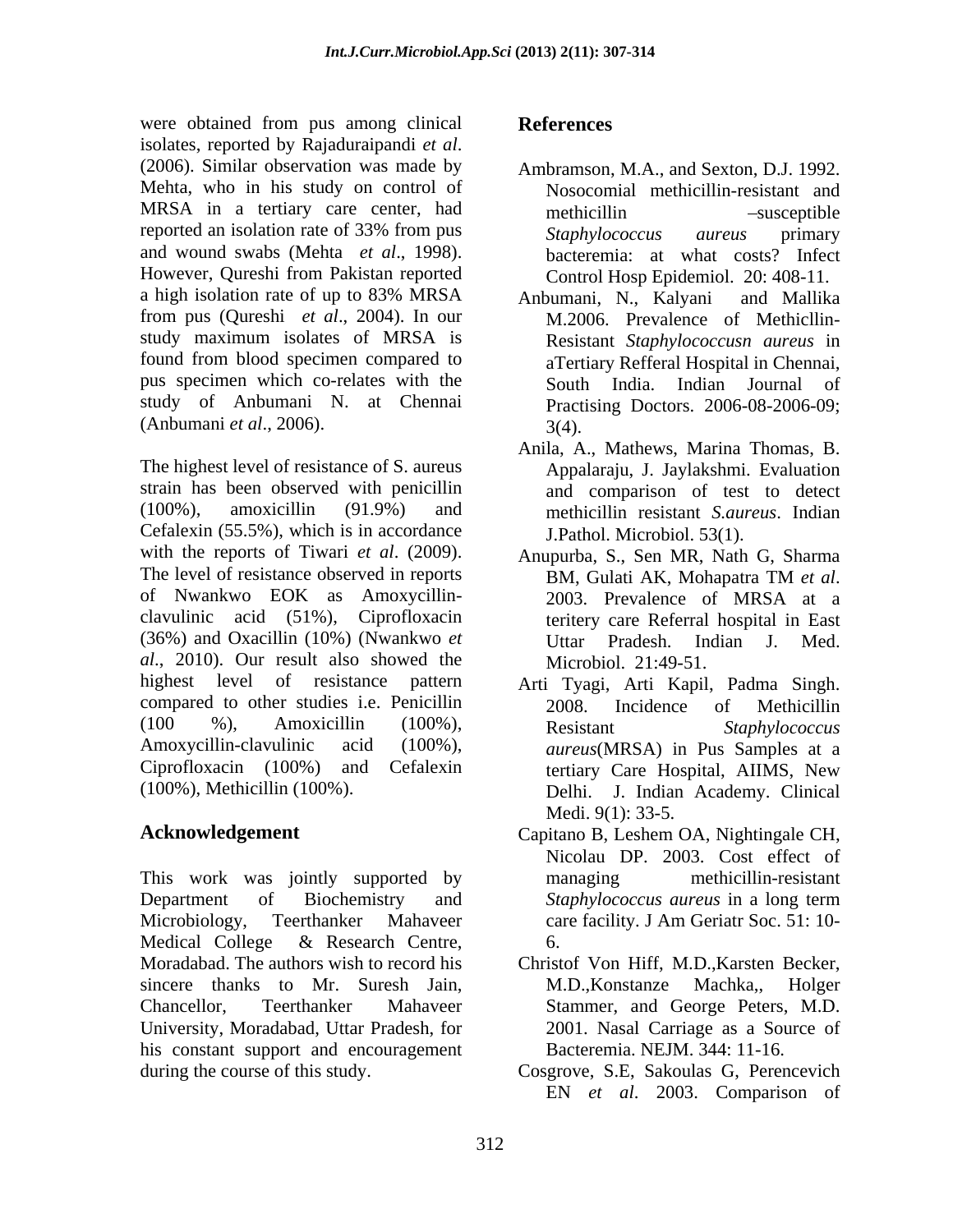mortality associated with Methicillin Alexander W. Friedrich, Frank Kipp, resistant and methicillin susceptible *Staphylococcus aureus* bacteremia: a meta analysis. Clin Infect Dis. 36: 53-<br>Methicillin-Resistant Coagulase-9. Negative Staphylococci and

- Diekema, D.J, Pfaller MA, Schmitz FJ, *et al*. 2001. Survey of infection due to *Staphylococcus aureus* Strains Occur susceptibility of isolates collected in the Unites States, Canada, Latin America, Europe, and the Western Microbiol. 44: 229–231. Antimicrobial Surveillance Program,
- identification of Hospitalized patients
- Fernandez, C.J., Fernandez LA, Colignon Antimicrobial Resistant "Cefoxitin"
- Hare Krishna Tiwari, Ayan Kumar Das, Methicillin resistant *Staphylococcus*
- Jean-Christophe Lucet, Karine Grinet, Emerging Infectious Disease. 11(10). Regnier, Antoine Andremont. 2005. High Prevalence of carriage of and hospital Epidemiology. 26(2): morallity soscietals with Medicinian Alexander M. Friedrich, Frank Kipp, Josef Airelander M. Frank Kipp, December<br>12106, December Market Market Consert and Christof Consert and Christof von Eiff. December 12106. Does Nasal
- Karsten Becker, Isabelle Pagnier, Brigitte

Methicillin-Resistant Negative Staphylococci and Methicillin-Susceptible

Staphylococccus species: frequency of Frequently Enough To Represent a occurrence and antimicrobial Risk of False-Positive Methicillin- Resistant S. aureus Determinations by Molecular Methods? J. Clin Microbiol. 44: 229–231.

- Pacific region for the SENTRY Kim, T., Oh PI, Simor AE. 2001. The 1997-1999. Clin Infect Dis. 32: 14-32. resistant *Staphylococcus aureus* in Evans, R.S *et al*. 2008. Rapid Canadian hospitals. Infect Control impact of methicillin-Hosp Epidemiol. 22: 99-104.
	- at High risk for MRSA carriage. Mehta, A.P., Rodrigues C, Sheth K, Jani Identification of MRSA carriage. J Am S, Hakimiyan A, Fazalbhoy N.1998. Med Inform Assoc. 15: 506-512. Control of methicillin resistant P. 2005. Australian Group on care Centre–A five–year study. Ind J S, Hakimiyan A, Fazalbhoy N.1998. Control of methicillin resistant *Staphylococcus aureus* in a tertiary Med Microbiol. 16(1):31-34.
	- resistant as a surrogate marker for the Mwankwo., E.O.K, Abdulhadi Sale, detection of MRSA. J Antimicrob Magagi A. and Ihesiulor Gabriel. Chemother. 55: 506-510. 2010. Methicillin resistant S. aureus Darshan Sapkota, Kunjukunju Sensitivity pattern in Kano, Nigeria. Sivarajan, Vijay Kumar Pahwa. 2009. Afr. J. Cln. Exper. Microbiol. 11(1): Nwankwo., E.O.K, (MRSA) and their Antibiotic 129-136.
	- *aureus* and antibiogram in a tertiary care hospital in western Nepal. J Drug Resistance: Prediction Is Very Infect Dev Ctries. 3(9): 681-684. Difficult, Especially about the Future. Patrice Courvalin.2005. Antimicrobial
	- Laurence Armand-Lefevre, Marion Peter Nilsson., and Torvald Ripa. 2006. Harnal, Elisabeth Bouvet, Bernard methicillin-resistant *Stapylococcus*  Clinical Microbiol. 44(9): 3334-3339. *Staphylococcus aureus* Throat Colonization Is More Frequent than Colonization in the Anterior Nares. J.
	- *aureus* at hospital admission in elderly Qureshi, A.H., Rafi S, Qureshi SM, Ali patients: implications for Infection AM. 2004. The current susceptibility Control Strategies. Infection control 121-6. anti Staphylococcus antimicrobials at patterns of methicillin resistant *Staphylococcus aureus* to conventional Rawalpindi. Pak J Med Sci. 20(4):  $361 - 364$ .